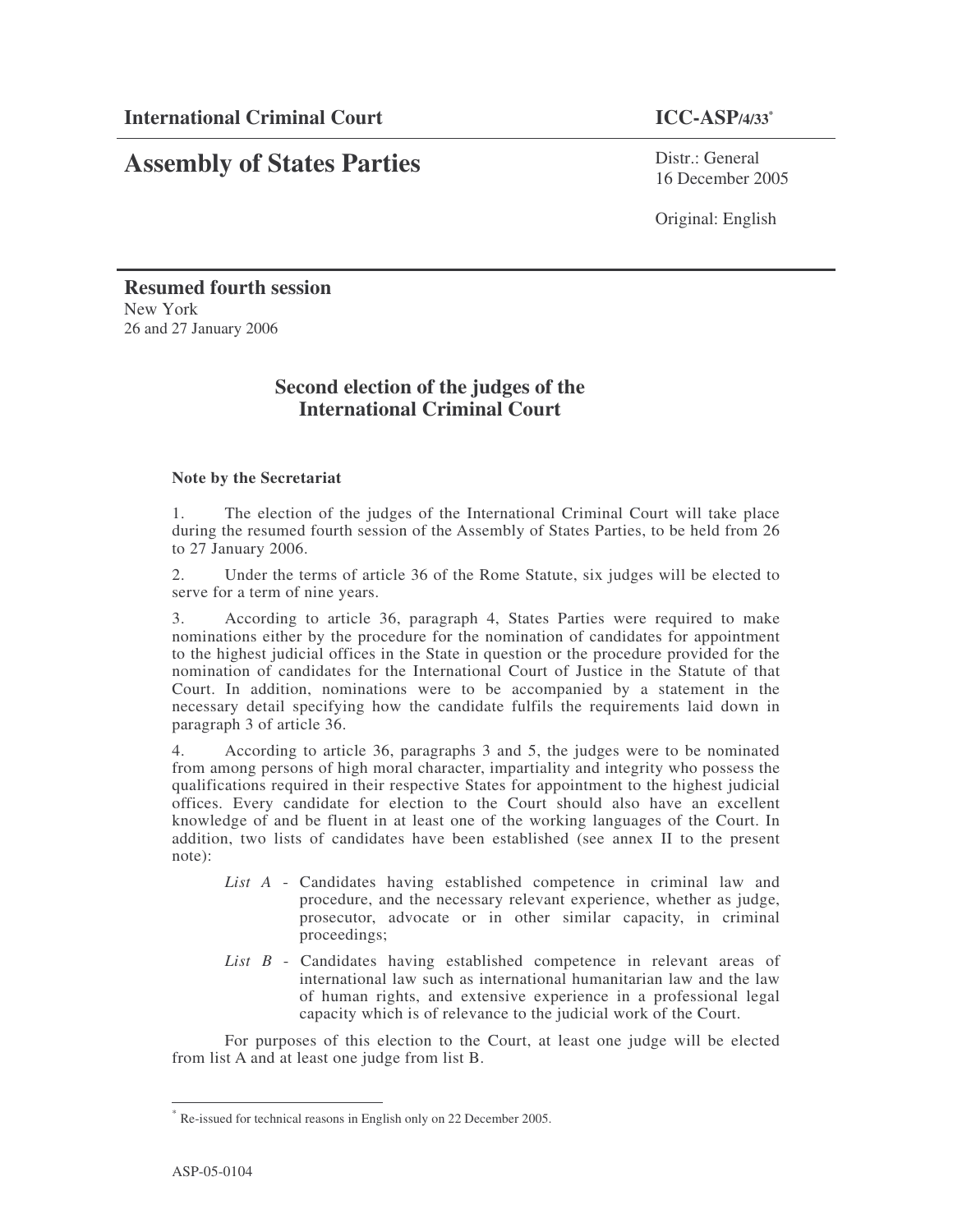5. Article 36, paragraph 6, requires that the judges be elected by secret ballot at a meeting of the Assembly of States Parties convened for that purpose under article 112, and that the persons elected to the Court shall be the six candidates who obtain the highest number of votes and a two-thirds majority of the States Parties present and voting. In addition, in case a sufficient number of judges are not elected on the first ballot, successive ballots will be held until the remaining places have been filled, in accordance with the provisions of resolution ICC-ASP/3/Res.6.

6. Under the terms of article 36, paragraphs 7 and 8, no two judges may be nationals of the same State, and the State Parties shall, in the selection of judges, take into account the need, within the membership of the Court, for the representation of the principal legal systems of the world; equitable geographical representation; and a fair representation of female and male judges. In addition, States Parties are required to take into account the need to include judges with legal expertise on specific issues, including, but not limited to, violence against women or children.

7. The Assembly of States Parties to the Rome Statute, during the third session, at its 6th plenary meeting, on 10 September 2004, adopted a resolution relating to the election of the judges, namely resolution ICC-ASP/3/Res.6 on the procedure for the nomination and election of the judges of the International Criminal Court.

8. In accordance with paragraph 13 of resolution ICC-ASP/3/Res.6, the nomination period was opened on 18 July 2005, by a decision of the Bureau of the Assembly of States Parties, and closed on 20 November 2005. In accordance with paragraph 3 of the resolution, the nomination period was initially opened for 12 weeks. In accordance with paragraph 11 of the same resolution, the President of the Assembly extended the nomination period three times, for two weeks at a time. While 11 nominations were received during the nomination period, one nomination was withdrawn on 16 November 2005. Accordingly, there were ten nominations by the closing date of 20 November 2005.

9. As required by paragraph 8 of the same resolution, the Secretariat of the Assembly of States Parties placed the nominations of candidates for judges, together with the accompanying statements referred to in article 36 of the Statute and other supporting documentation on the Internet web site of the International Criminal Court<sup>1</sup> as soon as they were received.

10. In accordance with paragraph 9 of the resolution ICC-ASP/3/Res.6, a list in English alphabetical order of all persons nominated, with accompanying documents, is contained in annex I to the present note (see ICC-ASP/4/33/Add.1). Three additional lists are provided in further annexes containing the names of the candidates organized according to list A or B (annex II), by regional group (annex III) and by gender (annex IV).

11. The procedure to be followed for the election of judges is laid down in paragraphs 15 to 25 of resolution ICC-ASP/3/Res.6.

12. A guide for the second election of the judges is contained in document ICC-ASP/4/34.

<sup>&</sup>lt;sup>1</sup> http://www.icc-cpi.int, under Assembly of States Parties.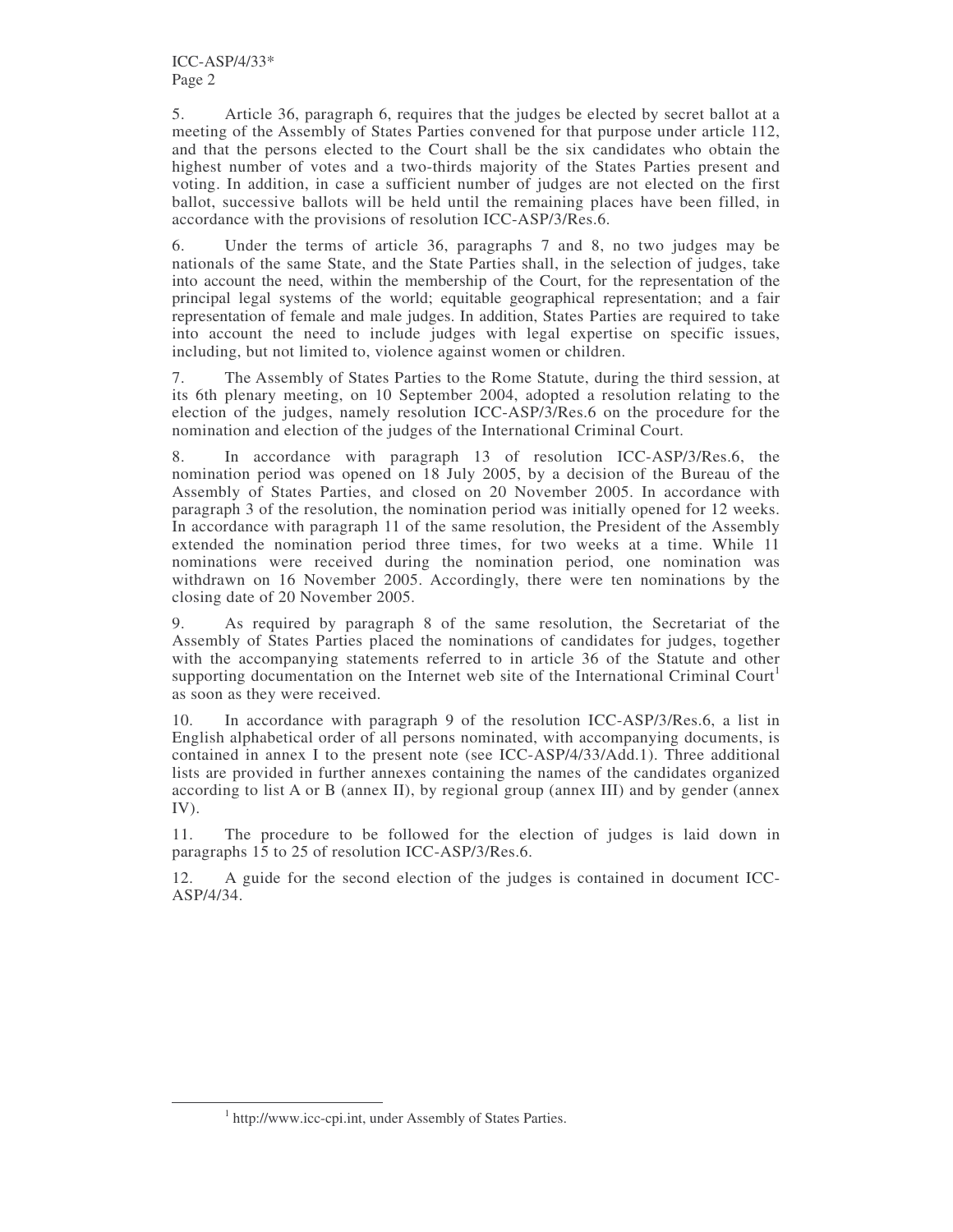## **Annex I**

### **Alphabetical list of candidates (with statements of qualifications)**

[see ICC-ASP/4/33/Add.1]

## **Annex II**

## **List of candidates organized according to list A and B**

| List A<br><i>Name</i> ( <i>Nationality</i> ) |                            | List B                      |  |
|----------------------------------------------|----------------------------|-----------------------------|--|
|                                              |                            | Name (Nationality)          |  |
|                                              |                            |                             |  |
|                                              | 1. DAKOURE, Haridiata      | BARD, Károly<br>1.          |  |
|                                              | 2. SLADE, Tuiloma Neroni   | 2. KAUL, Hans-Peter         |  |
| 3.                                           | SONG, Sang-hyun            | 3. KOURULA, Erkki           |  |
|                                              | 4. TRENDAFILOVA, Ekaterina | 4. KUENYEHIA, Akua          |  |
|                                              |                            | THIAM, Cheikh Tidiane<br>5. |  |
|                                              |                            | UŠACKA, Anita<br>6.         |  |